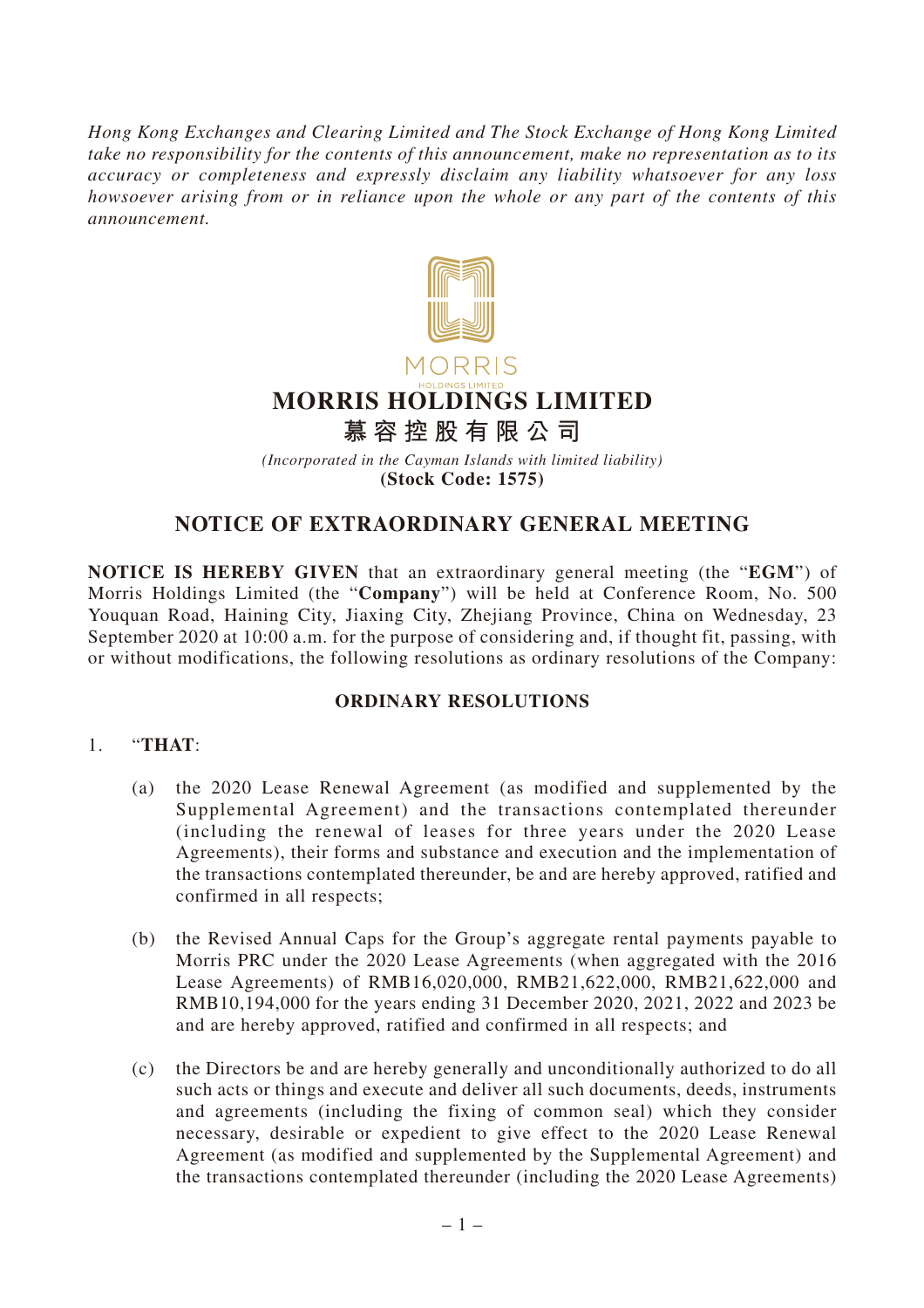and the Revised Annual Caps, and to agree to such variation, amendments or waiver of matters relating thereto as are, in the opinion of the Directors, in the interests of the Company."

2. To approve the re-election of Mr. Qian Jun as an independent non-executive Director.

By order of the Board **Morris Holdings Limited Wu Yueming** *Executive Director*

Hong Kong, 3 September 2020

*Registered office:* Cricket Square, Hutchins Drive P.O. Box 2681 Grand Cayman KY1-1111 Cayman Islands

*Principal place of business in Hong Kong:* Unit 2001, 20/F Citicorp Centre 18 Whitfield Road, Causeway Bay Hong Kong

*Notes:*

- 1. Capitalized terms used in this notice of EGM and the form of proxy shall have the same meanings as defined in the circular of the Company dated 3 September 2020 dispatched to the shareholders of the Company and available on the websites of the Company and The Stock Exchange of Hong Kong Limited.
- 2. A shareholder of the Company entitled to attend and vote at the extraordinary general meeting (the "**EGM**") is entitled to appoint one or more proxies, if holding two or more shares, to attend and vote on his behalf. A proxy need not be a shareholder of the Company.
- 3. Where there are joint registered holders of any share, any one of such persons may vote at the EGM, either personally or by proxy, in respect of such share as if he were solely entitled thereto, but if more than one of such joint holders are present at the EGM personally or by proxy, that one of the said persons so present whose name stands first on the Register of Members of the Company shall, in respect of such share, be entitled alone to vote in respect thereof.
- 4. The register of members of the Company will be closed from Thursday, 17 September 2020 to Wednesday, 23 September 2020, both days inclusive, during which period no transfer of shares will be effected. As such, all transfers accompanied by the relevant share certificates must be lodged with the Company's branch share registrar and transfer office in Hong Kong, Tricor Investor Services Limited, at Level 54, Hopewell Centre, 183 Queen's Road East, Hong Kong by 4:30 p.m. on Wednesday, 16 September 2020 for the purpose of determining shareholders' eligibility to attend and vote at the EGM.
- 5. A form of proxy for use at the EGM is enclosed with the circular to the shareholders. In order to be valid, a proxy form together with the power of attorney or other authority (if any) under which it is signed or a notarially certified copy of that power of attorney or authority, must be deposited at the Company's branch share registrar and transfer office in Hong Kong, Tricor Investor Services Limited, at Level 54, Hopewell Centre, 183 Queen's Road East, Hong Kong not less than 48 hours before the time for holding the EGM or any adjournment thereof.